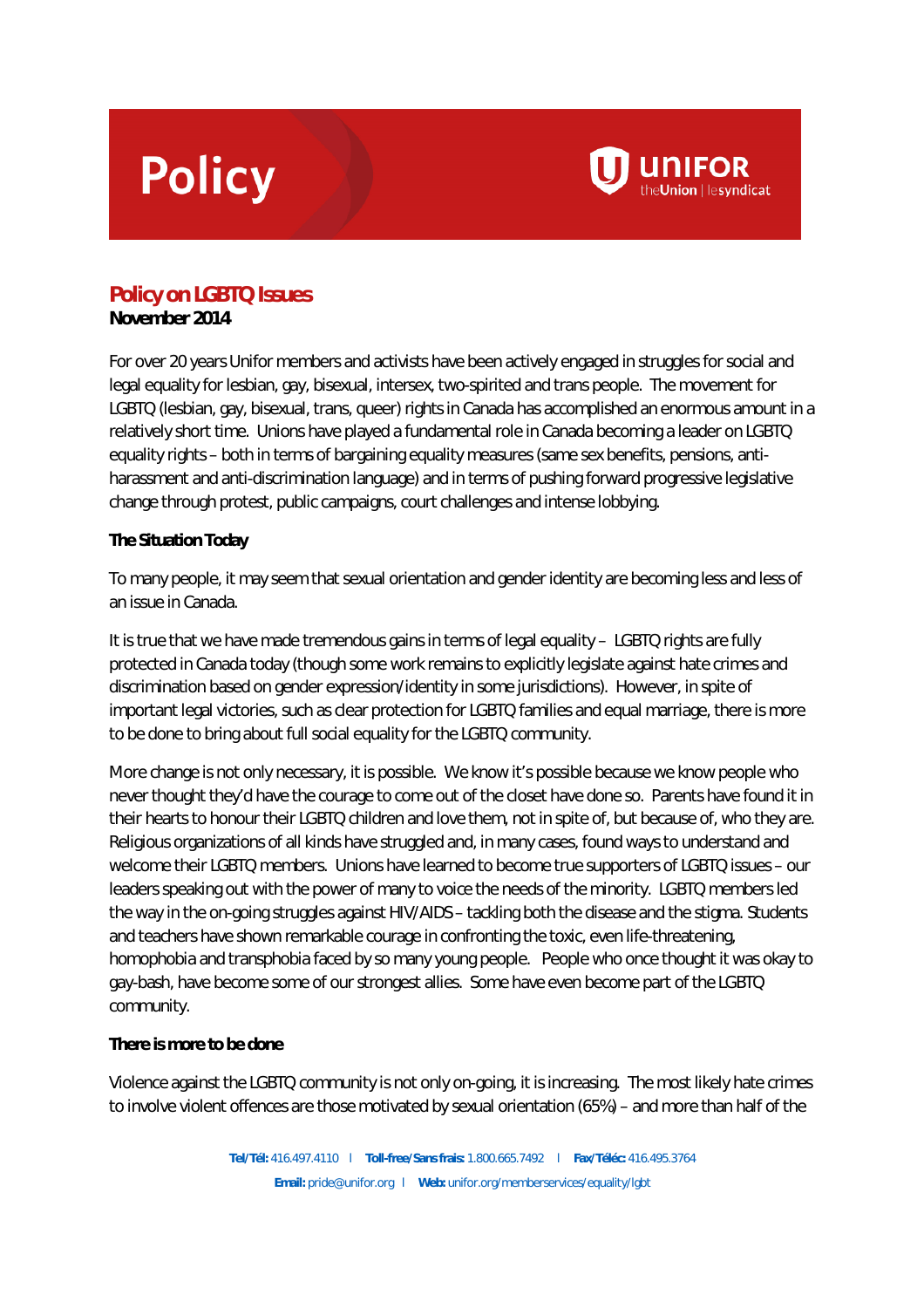victims are under 25. Anyone perceived to be lesbian, gay, bisexual or trans can be targeted for ridicule, brutal beatings, and even murder, making it clear that violence against the LGBTQ community is genderbased, an expression of homophobia/transphobia and sexism.

We can challenge bullies and bigots. We can demand that the crimes against the LGBTQ community are responded to with the gravity they deserve, and we can challenge a culture of gender-based violence.

LGBTQ workers and their families continue to experience oppression and discrimination; for many this discrimination is coupled with discrimination based on race, ethnicity, sex, linguistic background, ability, class, age, or economic circumstances. Employers continue to discriminate in hiring practices, using traditional gender stereotypes to keep LGBTQ workers out of, or slot them into, certain jobs, as well as to dictate gender expression at work.

Workplace harassment continues to be a major issue – whether it's outright hostility or the daily expression of jokes, innuendo, and inappropriate remarks or questions that undermine, belittle, degrade or simply make light of the reality of LGBTQ life experiences. The aggressive harassers are few but the jokers and the bystanders (whose laughter or silence speaks volumes) are many. Our members need to have faith that the union will stand with them in cases of harassment, and that our union is proactively working to ensure the overall culture in our workplaces is LGBTQ positive.

We can re-double our efforts to eliminate homophobia and transphobia from our workplaces, by demanding stronger action from employers and by expanding our anti-harassment workplace policies and education programs. We can support our co-workers who are facing homophobia or transphobia on the job and speak out against sexist, racist, homophobic and transphobic stereotyping and harassment. We can attend pride parades and anti-violence rallies and show haters and that we will not be divided. We can call on our governments to speak out against harassment and discrimination against the LGBTQ community beyond our borders and we can call on them to voice their opposition to the criminalisation of homosexuality when they meet with international leaders.

The disproportionately high number of gay and trans youth who are homeless or who work in the sex trade is a testament to the barriers LGBTQ youth face accessing safe, regulated work, and speaks volumes to the lack of parental support, social acceptance, safe housing, appropriate services and available jobs. Despite changing attitudes, suicide rates among LGBTQ teens remain at more than twice the national average.

We can support the ongoing work of youth groups, teachers' unions and Egale in their commitment and action to end bullying in schools. We can stand up for school curriculum that reflects the diversity of our sexuality, gender, and family lives.

People who transition face overt discrimination in the workplace and society. Their right to access necessary medical procedures is precarious at best. Many trans people live with daily fear of violence and harassment; they may be especially vulnerable in the workplace while transitioning. Trans issues may be complex, but they are also straightforward: trans workers deserve the same rights as all workers to feel safe at work, to be free from harassment and violence, to be respected for who they are, to have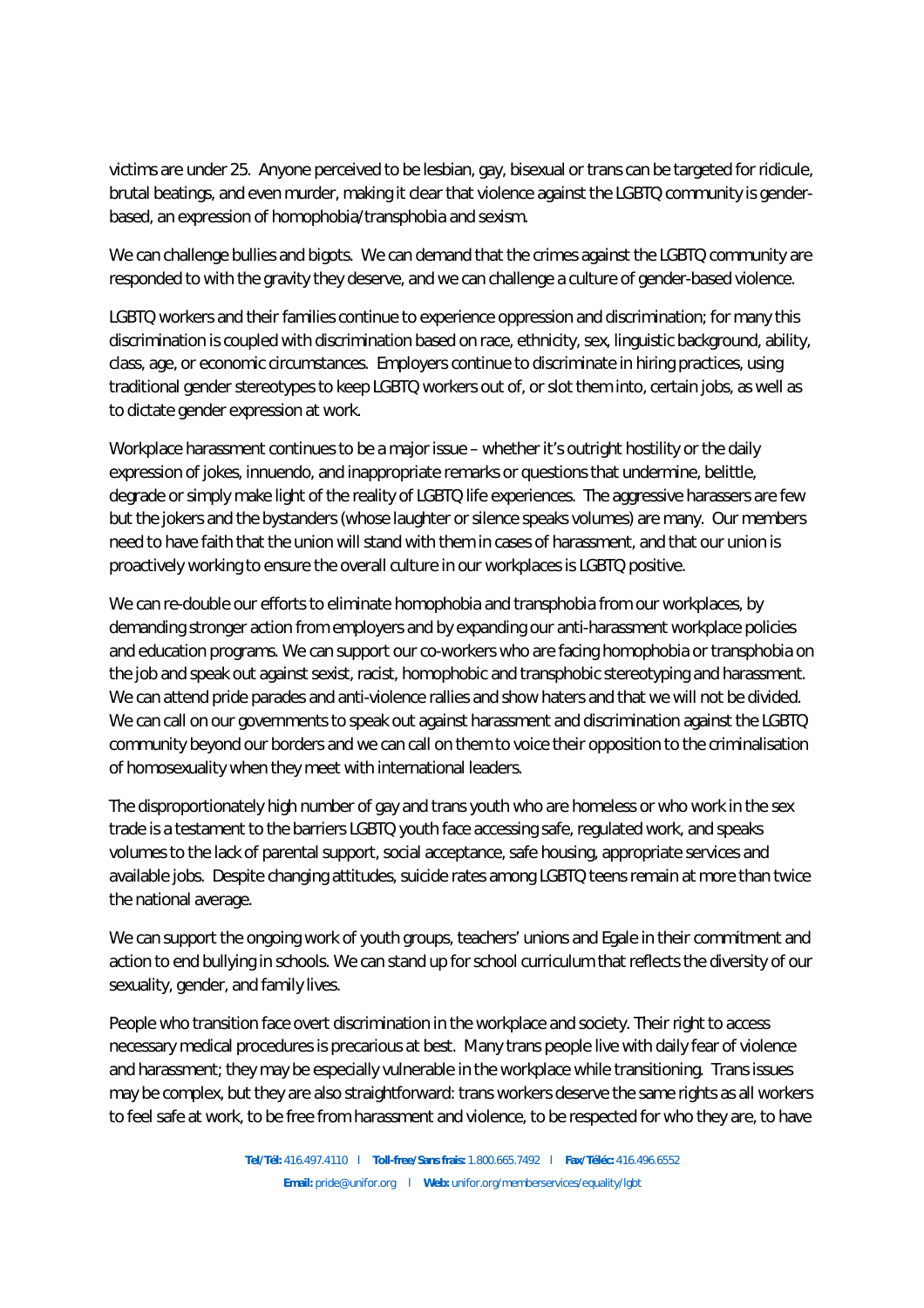their privacy respected, and to have full benefit coverage and medical leave as required. As a union we can stand in solidarity with our trans members in their demands for dignity, security and clear human rights protection.

We can negotiate transition policies and stronger anti-harassment measures with employers to ensure our trans members' rights, dignity, safety and needs are protected. We can provide resources and support to our leadership so they have the tools to fully back up our trans members' workplace rights. We can demand that our governments pass explicit human rights protection for trans people into law.

## **Unifor: A Leader on LGBTQ Issues**

Twenty years ago we launched vibrant visibility and awareness campaigns that continue today. For over a decade we've held national pride conferences and in 2010 we launched our week-long activist program for LGBTQ members. All our Unifor education programs include materials on LGBTQ issues to educate and support our bargaining committees, stewards and activists. In addition to local and regional pride committees across the country, our Unifor Constitution now includes, for the first time, official regional LGBTQ committees and elected representatives. This allows rank-and-file activists to truly lead the union on LGBTQ issues. Out LGBTQ Unifor activists and leadership are committed to supporting and connecting with other LGBTQ members of the union, and encouraging them to also become involved in all aspects of union life. Over the years we have elected an ever-increasing number of LGBTQ stewards, health and safety reps, local union executive members, Presidents, bargaining chairpeople – demonstrating that members of the LGBT community are contributing fully at ALL levels of union activity. Their presence and visibility has made a major contribution to greater understanding and stronger relationships between the LGBTQ community and the rest of the union, which in turn has led to the development of real allies and a growing solidarity within the union.

Human rights are central to the overall work and commitment of Unifor. This means that when we go about our daily union work, it's everyone's responsibility to include members of the LGBTQ community and their issues. When we organize new workplaces, we can welcome our new LGBTQ members and find out about their workplace issues. When we talk about the impact of cuts to health care or education, we can include the impact on the LGBTQ community, on women, on people of colour, people with disabilities and other uniquely affected groups. Workplace campaigns - such as HIV/AIDS awareness campaigns, anti-bullying campaigns, campaigns to improve nursing home care, and the campaign to end the discriminatory blood ban against men who have sex with men - can connect and strengthen our activism in the areas of gender and sexuality, health and safety, rights of the disAbled and international solidarity.

We need to cement and protect the gains that have been made, and ensure that they extend to the entire LGBTQ community – rural and urban, flamboyant and quiet, white and racialized, employed and unemployed, young and old, unionized and yet-to-be unionized.

**We can all be a part of keeping change going**